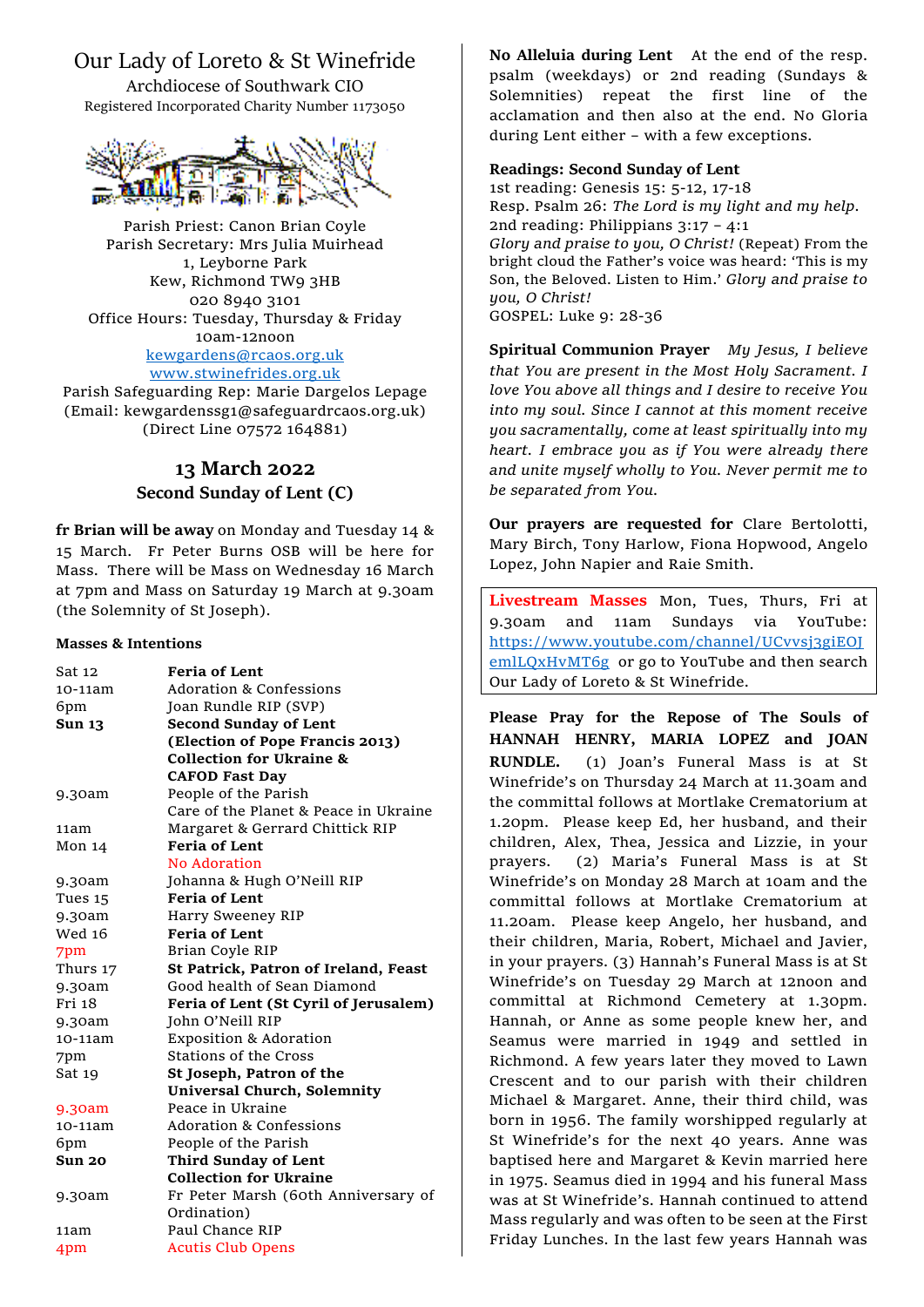unable to attend Mass due to mobility issues and moved closer to her family. She was always keen to keep up to date with events in the parish and received regular copies of the weekly newsletter.

**A Prayer for Peace in Ukraine** *O God of peace, who are peace itself, and whom a spirit of discord cannot grasp, nor a violent mind receive, grant that those who are one in heart may persevere in what is good and that those in conflict may forget evil and so be healed. Amen.* 

**A Financial Collection for Ukraine** There are many charities appealing for help at this time, especially the Disasters Emergency Committee (DEC) which oversees some fifteen charities. Please give via the contactless devices or the basket in the church. All contributions will go to the DEC.

**Our Lady of Loreto & St Winefride's response to the tragedy and suffering in Ukraine.** The parish hall will be open on Sundays from 9am to 12.30pm to receive donations of the following items: baby food & nappies; basic toiletries (toothpaste, toothbrushes, soap); cold & flu medicine (e.g. Lemsip); painkillers (ibuprofen/ paracetamol); first aid kits; bandages; wound dressing material; protein/energy bars; feminine sanitary products; men's socks; back packs; sleeping bags; blankets; camping mats; power banks (for mobile phone charging). **Please do not bring any other items and please ensure that everything is in perfect condition.** Thank you to the SVP for coordinating this effort on behalf of our parish community.

**The Society of St Vincent De Paul (SVP)** in the parish exists to help those in need by providing companionship, transport, practical assistance and modest financial help. If you or someone you know needs help, please ask fr Brian and we will be in touch.

**Lent,** above all this year, is a time for prayerful reflection and action. Prayer is at the heart of all we are and do. It can be a time to live our faith in a new way. Some suggestions:

[1] set aside a time for prayer each day – it can be 5 minutes. Perhaps use the Sunday or weekday Mass readings to help. A time to be still and place oneself in God's presence;

[2] attend a weekday Mass in addition to Sunday Mass;

[3] pray the Rosary;

[4] Stations of the Cross on Fridays in Lent at 7pm; [5] make a visit to the Blessed Sacrament – the church is open a lot and see the times for Exposition & Adoration;

[6] choose a charity to support this Lent as your almsgiving / choose something good to do;

[7] fast - not only from food but from all that does not build God's Kingdom;

[8] Confession – Saturday mornings during Lent between 10-11am during Exposition & Adoration.

There are leaflets in the narthex which might help – on the Rosary, Stations of the Cross, making a visit to the Blessed Sacrament and Confession.

**The CAFOD Family Fast Day was Friday 11 March.**  Every child should grow up big and strong. Family Fast Day is a day when we can eat simply and give generously to support families in need around the world. This small act of love will make a big difference to many communities affected by extreme hunger and children suffering from malnutrition. You can donate in church using the contactless devices or the envelopes in the narthex or by visiting the website [www.cafod.org.uk/lent.](http://www.cafod.org.uk/lent) Traditionally on Fridays we abstain from a particular food, and for most of us this means meat. Please place the CAFOD Fast Day envelopes and cash contributions in the basket in the church.

**Lent 2022** CAFOD is calling on people to walk 200k for Lent and *"help stamp out hunger, one step at a time".* The Walk Against Hunger is being run with fundraising through JustGiving. Parishioner Ruth Gledhill has set up a Team Tablet and would love it if anyone would like to join that. Of course, feel free to make your own team or join a different one if you know of others. More info at <https://walk.cafod.org.uk/teams/team-tablet> and [cafod.org.uk.](http://cafod.org.uk/)

*Saving Grace* **- Online Retreat Offered by the Diocese** A retreat for Lent, introduced by Archbishop John Wilson and led by members of the Spirituality Commission. For more details and to register go to: [http://eepurl.com/hnK\\_Rz](http://eepurl.com/hnK_Rz) And see the notice in the narthex.

**Covid Protocols and Returning To 'Normal'** Our parish policy has been to have an incremental approach to return to 'normal'. All pews are now open for use and it is no longer necessary to sign in. In line with Government advice, the wearing of face masks is now optional and I shall continue to wear a face mask. We will continue to have a notouch Sign of Peace for the moment. It is important that we continue to be careful as the virus is still prevalent. Please be sensitive to the needs of those around you, and, where possible, leave a space between you and those not known to you. Please do not come to church if you have any symptoms of Covid. We have been advised to remove the NHS QR code in the narthex.

#### **Covid – Resilience – Trauma – Pastoral Recovery**

The Covid-19 pandemic may not be over but it's a fitting time to look at the impact of the virus on individuals and communities. Almost everyone has been touched in some way and the scars left can be mental as well as physical. There is strong evidence that the pandemic has caused a 'collective trauma'. **FaithAction**, a national network of faithbased and community organisations seeking to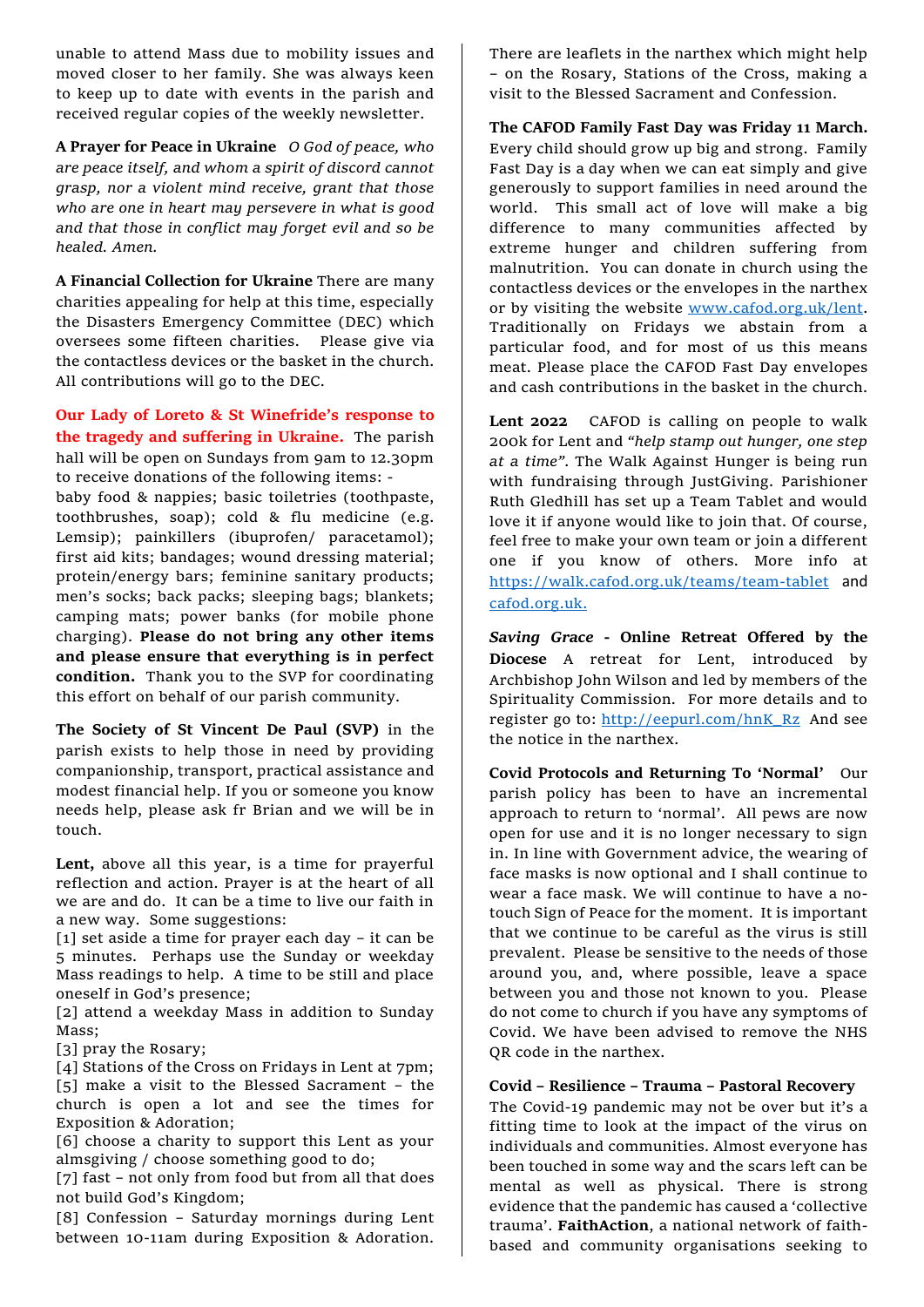serve their communities through social action, has commissioned a report to address this: *Resilience, Trauma, and Pastoral Recovery***.** It is intended to be both a toolkit and a source of healing and hope in our Christian communities and beyond. The report is written by **Professor Jim McManus**, President of the Guild of Health and St Raphael and a Member of the FaithAction Advisory Group. He is also President of the UK Association of Directors of Public Health and participates in the Government's Scientific Advisory Group on Emergencies (SAGE). Professor McManus advises that we think of this emergency not as a pandemic, but as a syndemic where a number of impacts (e.g. physical, social, financial, or emotional) combine together to create an effect which is worse than any one individually. To view the report please go to the Catholic Bishops' Conference of England & Wales website: [https://www.cbcew.org.uk/resilience-trauma](https://www.cbcew.org.uk/resilience-trauma-and-pastoral-recovery/)[and-pastoral-recovery/](https://www.cbcew.org.uk/resilience-trauma-and-pastoral-recovery/)

**Sunday Choirs at 9.30 & 11am** continue to welcome new members as they prepare for Easter. Choir practices are on Wednesdays at 8pm (lasting 45mins) during Lent. All voices welcome. Ability to read music not required but helpful. Three beautiful motets to learn.

**Refreshments after the Sunday 9.30am Mass**  Some parishioners have asked if it would be possible to reinstate the monthly coffee/tea after the Sunday 9.30am Mass. This is certainly possible but it can only happen if at least six volunteers come forward, one of whom is prepared to act as coordinator. This can't fall on those who are already volunteering for lots of things in the parish. If you are interested in volunteering for this, please email the parish office.

**Altar Servers** All who have received their First Holy Communion are invited to join our altar serving team. It does require a commitment but it is a great privilege to serve. It would be wonderful to have more servers at all our weekend Masses.

**Junior Church / Children's Liturgy** (typically for children in reception to the start of year 3) at the 9.30am Sunday Mass (during term-time). Information leaflets are available in the narthex. It is very important to complete a registration form for your child(ren) so that we can plan age appropriate sessions. Please put the registration form through the letter box of no 1 Leyborne Park. We also need more volunteers for Junior Church – to help out once or twice per term.

**Journeying Together and Our Response to the Synod Process Initiated by Pope Francis:** The summary report and feedback to the diocese is now on the parish website. Lent is a good time to reflect personally and prayerfully on the summary report and feedback. In Eastertide we will organise a

series of meetings to enable as many parishioners as possible to gather to discuss what we believe the Holy Spirit is asking of us.Please have a word with fr Brian if you do not have access to the internet and need a paper copy.

**The Church Narthex (Porch)** You are kindly asked not to leave donations of books, toys etc. in the church. This is for reasons of health & safety/fire risk. Charity collection and council recycling points are available in Kew Village. This does not apply, of course, to the Richmond Food Bank collection boxes in the narthex. Many thanks for your help.

**Message from St Elizabeth's Catholic Primary School** The children are carrying out research into the history of their school. St Elizabeth's School began in 1869 with 45 pupils and was situated in Park Lane, Richmond. The school moved into the current school building in 1969 after a hundred years in Park Lane. We are looking for people who may have attended St Elizabeth's School at any point before 1990 who would be able to share their experiences of attending the school with the children. If you attended St Elizabeth's School before 1990 or if you know someone who did, please contact the school by email: [admin@st](mailto:admin@st-elizabeths.richmond.sch.uk)[elizabeths.richmond.sch.uk](mailto:admin@st-elizabeths.richmond.sch.uk) with subject: *FAO St Elizabeth's School History Project.* Thank you, we look forward to hearing from you.

**St Richard Reynolds Catholic College, Consultation on Academy status** Info. session in the Elizabeth Hall on Thursday 17 March starting at 6pm. For more details see letter in the narthex or go to [https://www.strichardreynolds.org.uk/academy](https://www.strichardreynolds.org.uk/academy-consultation)[consultation.](https://www.strichardreynolds.org.uk/academy-consultation)

**The Governing Body of St [Paul's Catholic Primary](https://www.stpauls-thamesditton.surrey.sch.uk/)  [School, Thames Ditton,](https://www.stpauls-thamesditton.surrey.sch.uk/) Surrey,** is looking to appoint a dynamic, forward-thinking headteacher to start in September 2022. If you would like further information please email *[clerk@stpauls](mailto:clerk@stpauls-thamesditton.surrey.sch.uk)*[thamesditton.surrey.sch.uk](mailto:clerk@stpauls-thamesditton.surrey.sch.uk) . To apply please go to [https://www.eteach.com/job/headteacher-](https://www.eteach.com/job/headteacher-1216606 )

[1216606](https://www.eteach.com/job/headteacher-1216606 ). The closing date for applications is 24 March.

**The Friends of Westminster Cathedral** seek to recruit a part time Organising Secretary to help administer the charity, assist in recruiting new members and in organising events. The appointment based in Westminster Cathedral Clergy House is for 20 hours per week at a salary in the region of £14,500 per annum. The appointment is for 12 months. Closing date 27 March 2022. For further details please visit [https://westminstercathedral.org.uk/the-friends](https://westminstercathedral.org.uk/the-friends-seek-an-organising-secretary/)[seek-an-organising-secretary/](https://westminstercathedral.org.uk/the-friends-seek-an-organising-secretary/)